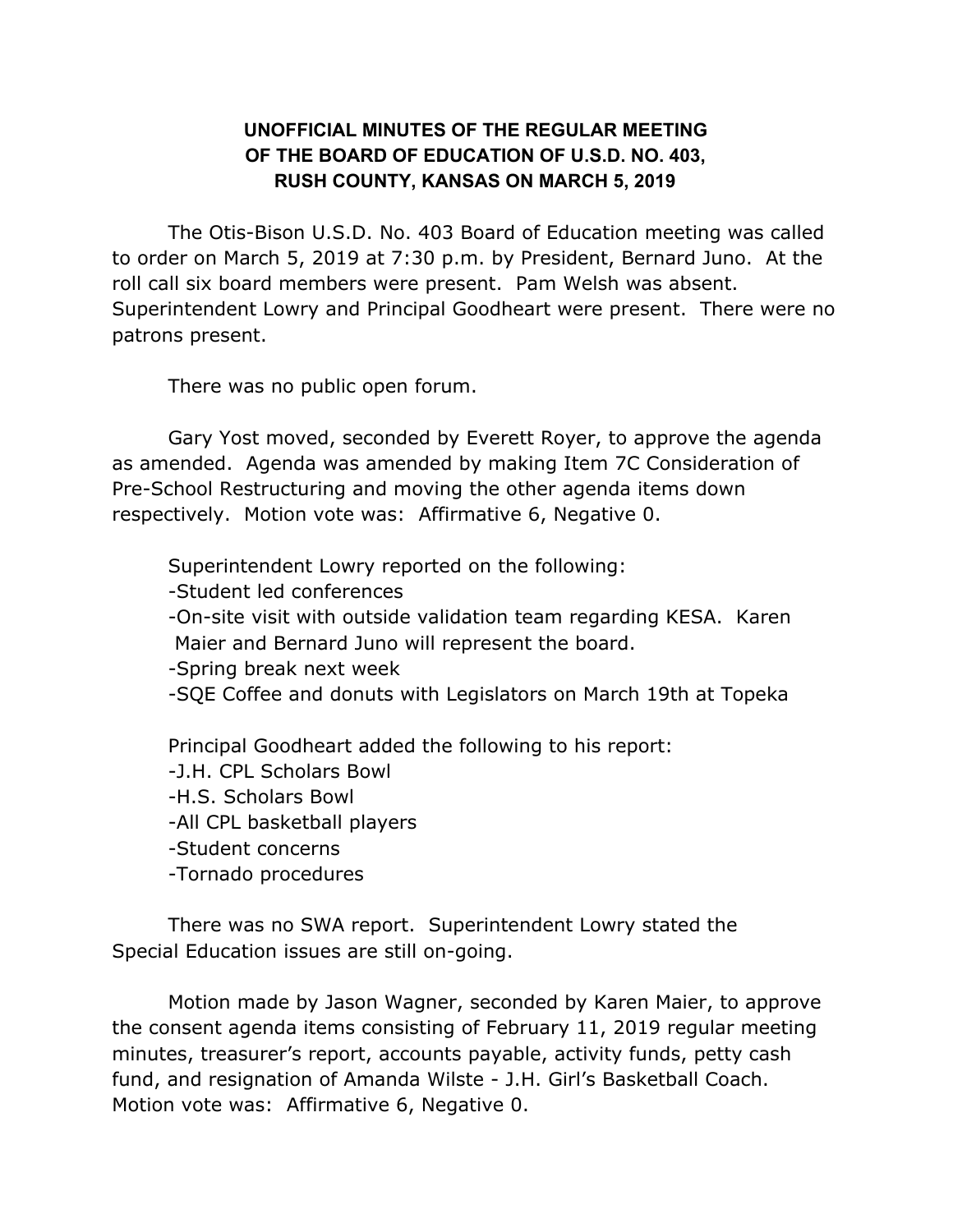Motion made by Karen Maier, seconded by Robert Mitchell, to approve the 2019-2020 school calendar as presented. Motion vote was: Affirmative 6, Negative 0.

Gary Yost moved, seconded by Everett Royer, to approve the Interlocal Agreement with ESSDACK. Motion vote was: Affirmative 6, Negative 0.

Superintendent Lowry discussed Pre-School restructuring for next school year. No action was taken.

Bernard Juno moved, seconded by Gary Yost, to go into executive session for ten (10) minutes to discuss the Notice of Intent to Negotiate pursuant to the exception for employer-employee Negotiations under the KOMA and that we return to open session in the boardroom at 8:34 p.m. Motion vote was: Affirmative 6, Negative 0.

The meeting was resumed at 8:34 p.m. No action was taken.

Motion made by Karen Maier, seconded by Robert Mitchell, to go into executive session for thirty (30) minutes to discuss the Principal's position, H.S. Secretary position, H.S. Business Position, SWA Contracts, and classified positions pursuant to the non-elected personnel exception under the Kansas Open Meetings Act, and that we return to open meeting in the boardroom at 9:06 p.m. Motion vote was: Affirmative 6, Negative 0.

The meeting was resumed at 9:06 p.m.

Motion made by Everett Royer, seconded by Robert Mitchell, to go into executive session for twenty (20) minutes to discuss the Principal's position, H.S. Secretary position, H.S. Business Position, SWA Contracts, and classified positions pursuant to the non-elected personnel exception under the Kansas Open Meetings Act, and that we return to open meeting in the boardroom at 9:37 p.m. Motion vote was: Affirmative 6, Negative 0.

The meeting was resumed at 9:37 p.m.

No action was taken on the Principal Position.

No action was taken on the H.S. Secretary Position

No Action was taken on the H.S. Business Position